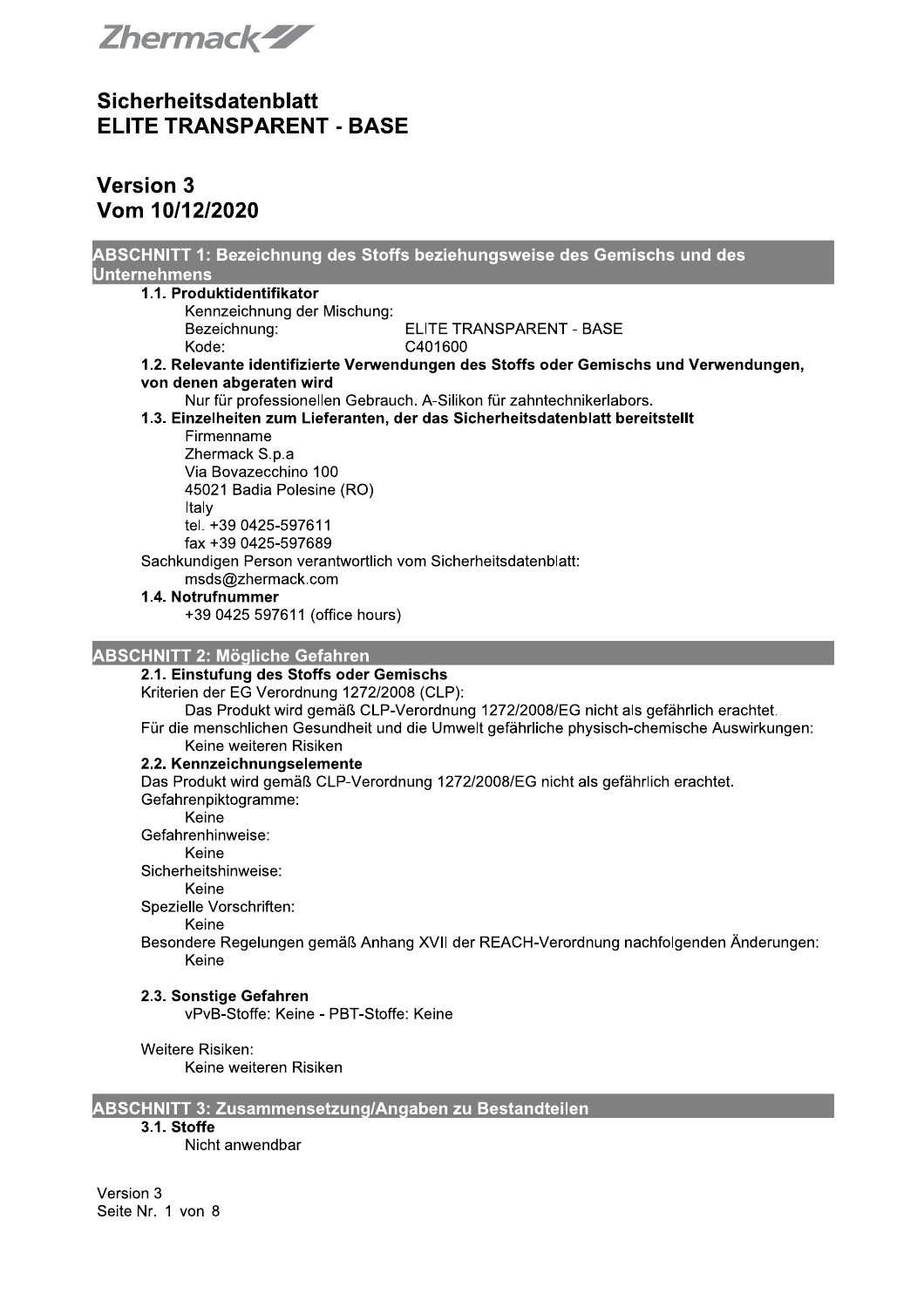Zhermack-ZZ

### 3.2. Gemische

Gefährliche Bestandteile gemäß der CLP-Verordnung und dazugehörige Einstufung: Keine.

#### **ABSCHNITT 4: Erste-Hilfe-Maßnahmen**

### 4.1. Beschreibung der Erste-Hilfe-Maßnahmen

Nach Hautkontakt:

Mit reichlich Wasser und Seife abwaschen.

- Nach Augenkontakt:
- Bei Berührung mit den Augen sofort gründlich mit Wasser abspülen und Arzt konsultieren. Nach Verschlucken:
- Auf keinen Fall Erbrechen herbeiführen. SOFORT ARZT ZUZIEHEN.
- Nach Einatmen:
- Den Verletzten ins Freie bringen, ihn ausruhen lassen und warm halten.
- 4.2. Wichtigste akute und verzögert auftretende Symptome und Wirkungen Keine
- 4.3. Hinweise auf ärztliche Soforthilfe oder Spezialbehandlung Behandlung:
	- Keine

#### **ABSCHNITT 5: Maßnahmen zur Brandbekämpfung**

#### 5.1. Löschmittel

Geeignete Löschmittel:

Wasser

Kohlendioxid (CO2).

Löschmittel, die aus Sicherheitsgründen nicht verwendet werden dürfen: Keine besonderen Einschränkungen.

5.2. Besondere vom Stoff oder Gemisch ausgehende Gefahren Die Explosions- bzw. Verbrennungsgase nicht einatmen. Durch die Verbrennung entsteht ein dichter Rauch.

5.3. Hinweise für die Brandbekämpfung

Geeignete Atemgeräte verwenden.

Das kontaminierte Löschwasser getrennt auffangen. Nicht in der Abwasserleitung entsorgen. Wenn im Rahmen der Sicherheit möglich, die unbeschädigten Behälter aus der unmittelbaren Gefahrenzone entfernen.

## ABSCHNITT 6: Maßnahmen bei unbeabsichtigter Freisetzung

#### 6.1. Personenbezogene Vorsichtsmaßnahmen, Schutzausrüstungen und in Notfällen anzuwendende Verfahren

Nicht für Notfälle geschultes Personal:

Die persönliche Schutzausrüstung tragen.

Die Personen an einen sicheren Ort bringen.

Die in Punkt 7 und 8 aufgeführten Schutzmaßnahmen beachten.

Einsatzkräfte:

Die persönliche Schutzausrüstung tragen.

## 6.2. Umweltschutzmaßnahmen

Das Eindringen in den Boden/Unterboden verhindern. Das Abfließen in das Grundwasser oder in die Kanalisation verhindern.

Das kontaminierte Waschwasser auffangen und entsorgen.

Bei Austritt von Gas oder bei Eintritt in Wasserläufe, den Boden oder die Kanalisation die zuständigen Behörden informieren.

Geeignetes material zum Auffangen: absorbierende oder organische Materialien, Sand

#### 6.3. Methoden und Material für Rückhaltung und Reinigung

Version 3 Seite Nr. 2 von 8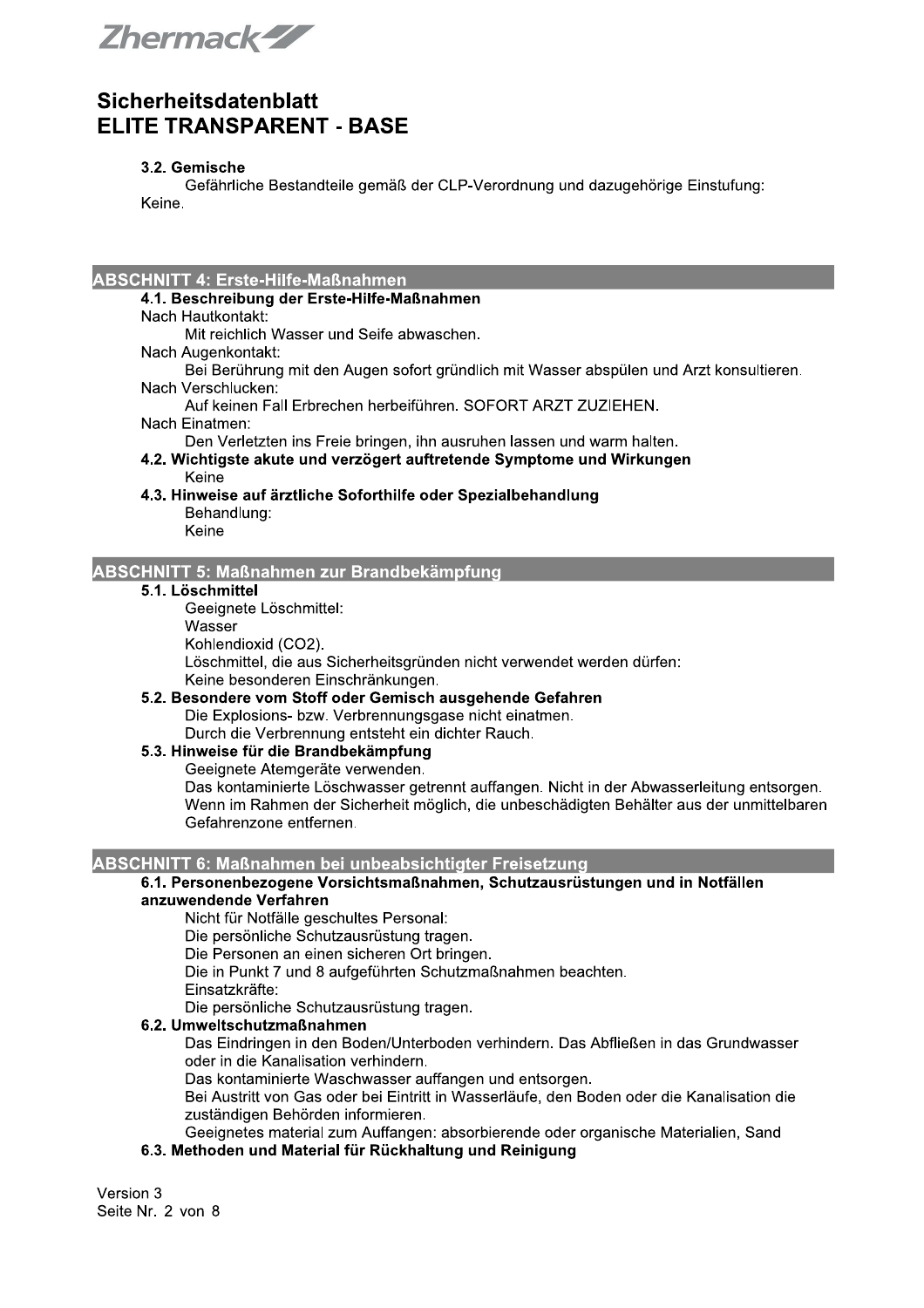Zhermack-ZZ

#### Mit reichlich Wasser waschen. 6.4. Verweis auf andere Abschnitte Siehe auch die Abschnitte 8 und 13

**ABSCHNITT 7: Handhabung und Lagerung** 

### 7.1. Schutzmaßnahmen zur sicheren Handhabung

Haut- und Augenkontakt sowie das Einatmen von Dämpfen vermeiden. Für die empfohlenen Schutzausrüstungen wird auf Abschnitt 8 verwiesen. Hinweise zur allgemeinen Hygiene am Arbeitsplatz: Während der Arbeit nicht essen oder trinken.

7.2. Bedingungen zur sicheren Lagerung unter Berücksichtigung von Unverträglichkeiten Lebensmittel, Getränke und Tiernahrung fern halten.

Unverträgliche Werkstoffe: Siehe Abschnitt 10.5.

Angaben zu den Lagerräumen:

Ausreichende Belüftung der Räume.

7.3. Spezifische Endanwendungen Siehe Abschnitt 1.2.

#### ABSCHNITT 8: Begrenzung und Überwachung der Exposition/Persönliche Schutzausrüstungen

## 8.1. Zu überwachende Parameter

ELITE TRANSPARENT - BASE

DNEL-Expositionsgrenzwerte

Nicht verfügbar

PNEC-Expositionsgrenzwerte Nicht verfügbar

## 8.2. Begrenzung und Überwachung der Exposition

Vorsichtsmaßnahmen:

Räume, in denen das Produkt gelagert und/oder gehandhabt wird, ausreichend belüften. Augenschutz:

Der Einsatz von eindringungssicheren Brillen ist empfohlen.

#### Hautschutz:

Arbeitskleidung und Unfallschutzschuhe sind zu tragen.

#### Handschutz:

Die Hände sind mit Arbeitshandschuhen zu schützen.

Zur endgültigen Materialauswahl für die Arbeitshandschuhe müssen folgende Aspekte einbezogen werden: Verträglichkeit, Abbau, Bruchzeit und Permeabilität.

Bei Präparaten ist die Arbeitshandschuhbeständigkeit an chemischen Wirkmitteln vor deren Verwendung geprüft werden, da sie nicht vorhersehbar ist. Die Handschuhverschleißzeit wird durch Aussetzungsdauer und Einsatzmodalitäten bedingt.

#### Atemschutz:

Dort wo die Belüftung nicht ausreicht bzw. eine längere Exposition stattfindet, einen Atemschutz verwenden.

Reichen die ergriffenen, technischen Maßnahmen zur Minderung der Aussetzung des Arbeitnehmers an den berücksichtigten Schwellenwerte nicht aus, so ist Einsatz von Atemwege-Schutzvorrichtungen notwendig. Der durch die Maske gegebene Schutz ist in jedem Fall begrenzt (z. B. TLV-TWA).

## Wärmerisiken:

Keine Kontrollen der Umweltexposition:

Keine

Geeignete technische Massnahmen:

Keine

Version 3 Seite Nr. 3 von 8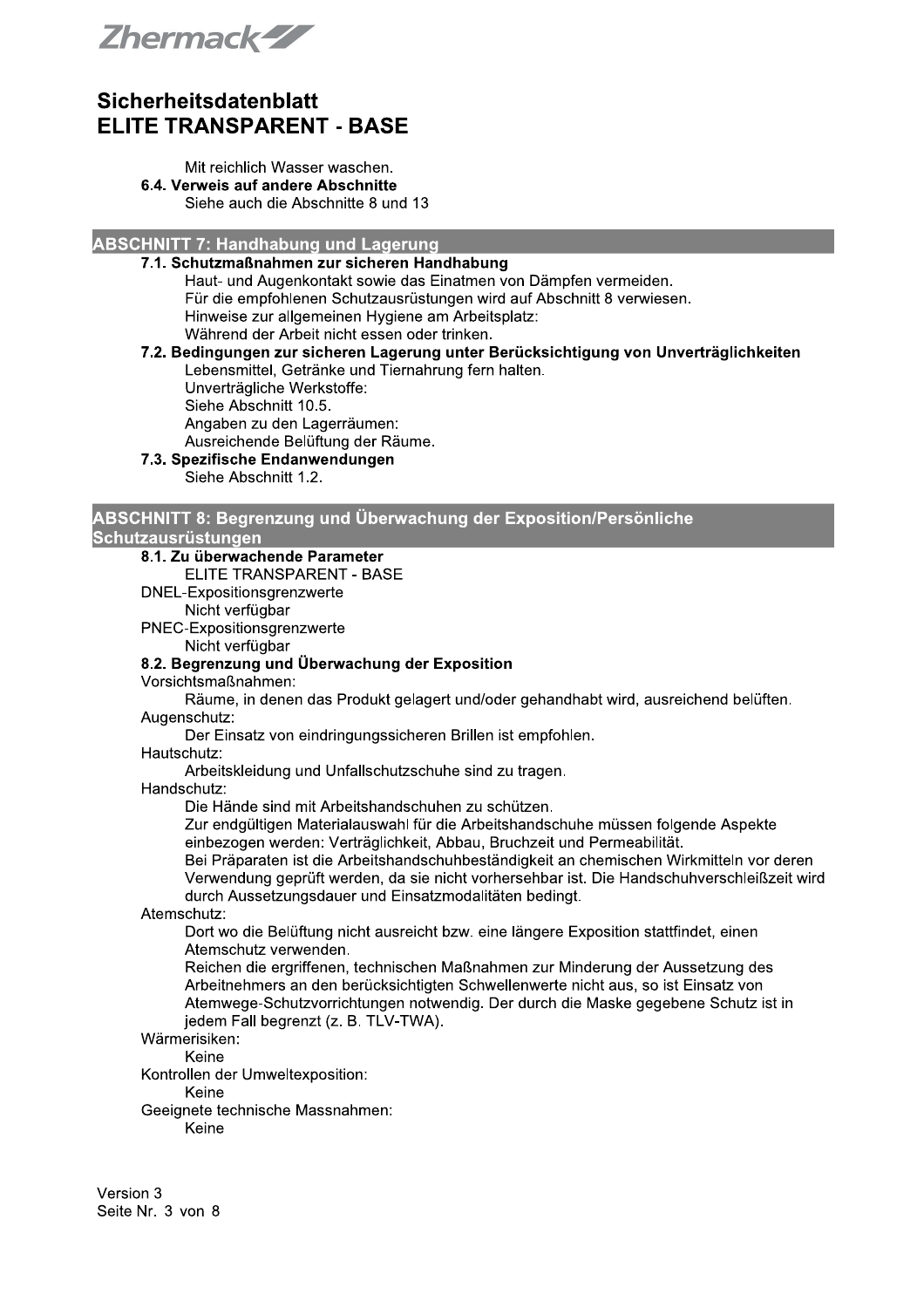

## **ABSCHNITT 9: Physikalische und chemische Eigenschaften**

### 9.1. Angaben zu den grundlegenden physikalischen und chemischen Eigenschaften

| Eigenschaft                                    | Wert                 | Methode:           | Anmerkungen              |
|------------------------------------------------|----------------------|--------------------|--------------------------|
| Aussehen und Farbe:                            | Flüssig, transparent |                    |                          |
| Geruch:                                        | Geruchlos            | --                 | --                       |
| Geruchsschwelle:                               | Nicht relevant       |                    | --                       |
| pH:                                            | Nicht relevant       | --                 | --                       |
| Schmelzpunkt/Gefrierpunkt                      | Nicht relevant       |                    |                          |
| Unterer Siedepunkt und<br>Siedeintervall:      | Nicht relevant       | --                 | --                       |
| Flammpunkt:                                    | >100 °C              | <b>EN ISO 3679</b> | $\overline{\phantom{a}}$ |
| Verdampfungsgeschwindig<br>keit:               | Nicht verfügbar      |                    | --                       |
| Entzündbarkeit<br>Festkörper/Gas:              | Nicht relevant       | --                 | $-$                      |
| Oberer/unterer Flamm-<br>bzw. Explosionspunkt: | Nicht verfügbar      | --                 | $-$                      |
| Dampfdruck:                                    | Nicht verfügbar      | --                 | $-$                      |
| Dampfdichte:                                   | Nicht verfügbar      | --                 | --                       |
| Dichtezahl:                                    | 1.08 g/cm3           | --                 | $-$                      |
| Wasserlöslichkeit:                             | Unlöslich            | --                 | --                       |
| Löslichkeit in Öl:                             | Nicht verfügbar      | --                 | --                       |
| Partitionskoeffizient<br>(n-Oktanol/Wasser):   | Nicht verfügbar      |                    | --                       |
| Selbstentzündungstemper<br>atur:               | Nicht verfügbar      | --                 | --                       |
| Zerfalltemperatur:                             | Nicht verfügbar      | $-$                | $-$                      |
| Viskosität:                                    | Nicht verfügbar      | --                 | --                       |
| Explosionsgrenzen:                             | Nicht verfügbar      | --                 | --                       |
| Oxidierende<br>Eigenschaften:                  | Nicht verfügbar      | --                 | --                       |

#### 9.2. Sonstige Angaben

| Eigenschaft            | Wert            | <b>Methode:</b> | Anmerkungen |
|------------------------|-----------------|-----------------|-------------|
| Mischbarkeit:          | Nicht verfügbar | $- -$           | $- -$       |
| Fettlöslichkeit:       | Nicht verfügbar | $- -$           | $- -$       |
| Leitfähigkeit:         | Nicht verfügbar | $- -$           | $- -$       |
| Typische Eigenschaften | Nicht verfügbar | $- -$           | $ -$        |
| der Stoffgruppen       |                 |                 |             |

## **ABSCHNITT 10: Stabilität und Reaktivität**

#### 10.1. Reaktivität

- Stabil unter Normalbedingungen
- 10.2. Chemische Stabilität
	- Stabil unter Normalbedingungen
- 10.3. Möglichkeit gefährlicher Reaktionen Keine
- 10.4. Zu vermeidende Bedingungen Unter normalen Umständen stabil.
- 10.5. Unverträgliche Materialien Keine spezifische.

Version 3 Seite Nr. 4 von 8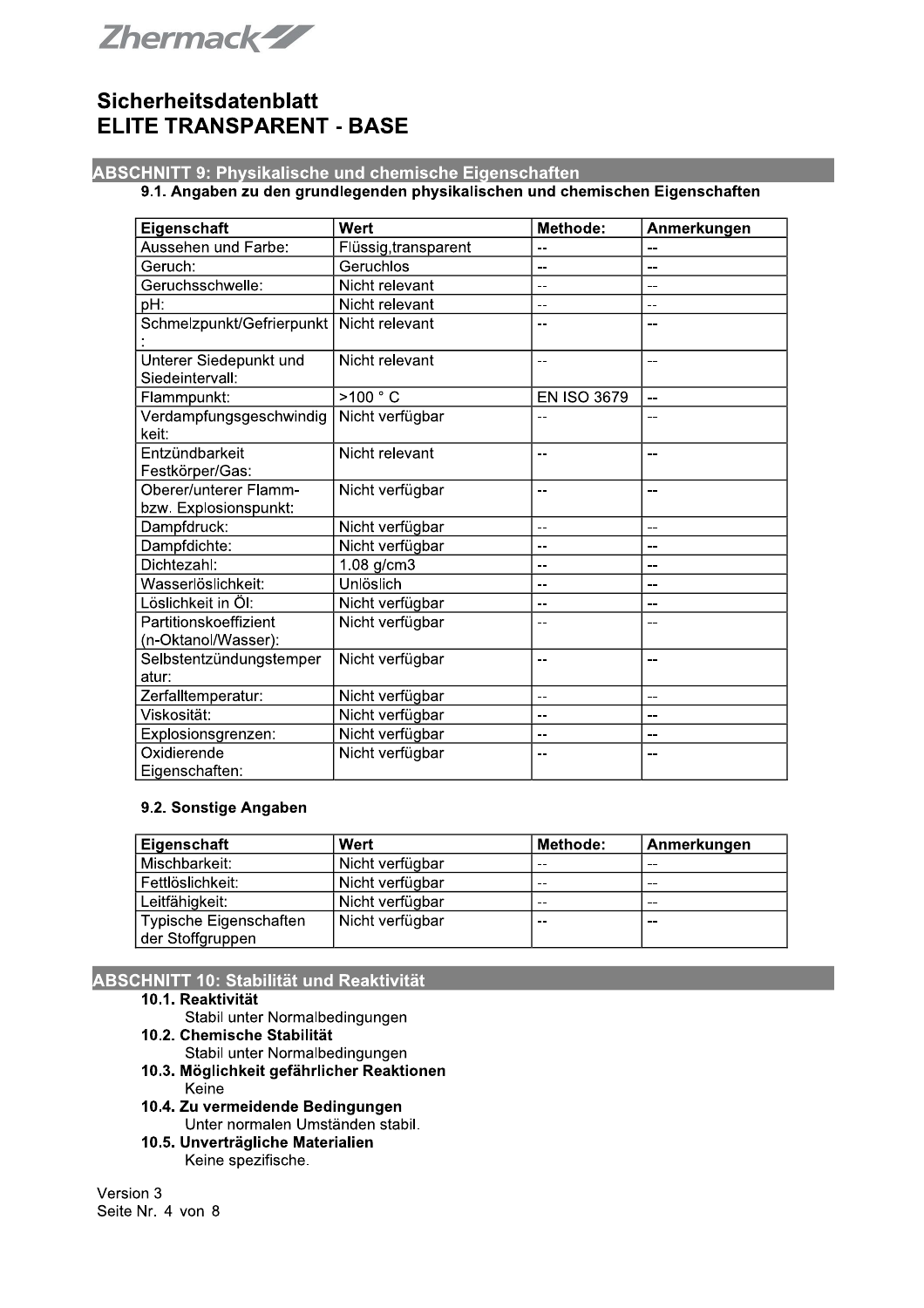

## Sicherheitsdatenblatt<br>—————————————— **ELITE TRANSPARENT - BASE**

#### 10.6. Geranriiche Zersetzungsprodukte Keine.

 ABSCHNITT 11: Toxikologische Angaben

#### 11.1. Angaben zu toxikologischen Wirkungen

- Toxikologische Informationen zum Produkt: ELITE TRANSPARENT - BASE a) akute Toxizität Nicht klassifiziert
	- $\overline{a}$ b) Atz-/Reizwirkung auf die Haut Nicht klassifiziert
	- c) schwere Augenschadigung/-reizung Nicht klassifiziert
	- i. d) Sensibilisierung der Atemwege/Haut Nicht klassifiziert
	- e) Kelmzell-Mutagenitat Nicht klassifiziert
	- $\mathbf{r}$ t) Karzinogenitat Nicht klassifiziert
	- g) Reproduktionstoxizitat Nicht klassifiziert
	- $\ddot{\phantom{a}}$ n) spezifische Zielorgan-Toxizitat bei einmaliger Exposition Nicht klassifiziert
	- $\mathbf{r}$  $\alpha$ ) spezifische Zielorgan-Toxizitat bei wiederholter Exposition Nicht klassifiziert
	- $\mathbb{R}^2$  $\Gamma$ ) Aspirationsgefahr Nicht klassifiziert
- Toxikologische Informationen zu den Hauptbestandtellen des Produkts: Nicht verfügbar

## ABSCHNITT 12: Umweltbezogene Angaben

| ABSCHNITT 12: Umweltbezogene Angaben                                        |  |
|-----------------------------------------------------------------------------|--|
| 12.1. Toxizität                                                             |  |
| Im Einklang mit der GLP verwenden, nicht herumliegen lassen.                |  |
| ELITE TRANSPARENT - BASE                                                    |  |
| Nicht eingestuft für Umweltgefahren                                         |  |
| Aufgrund der verfügbaren Daten sind die Einstufungskriterien nicht erfüllt. |  |
| 12.2. Persistenz und Abbaubarkeit                                           |  |
| Nicht verfügbar                                                             |  |
| 12.3. Bioakkumulationspotenzial                                             |  |
| Nicht verfügbar                                                             |  |
| 12.4. Mobilität im Boden                                                    |  |
| Nicht verfügbar                                                             |  |
| 12.5. Ergebnisse der PBT- und vPvB-Beurteilung                              |  |
|                                                                             |  |
|                                                                             |  |
| Version 3                                                                   |  |
| Seite Nr. 5 von 8                                                           |  |
|                                                                             |  |
|                                                                             |  |
|                                                                             |  |
|                                                                             |  |
|                                                                             |  |
|                                                                             |  |
|                                                                             |  |
|                                                                             |  |
|                                                                             |  |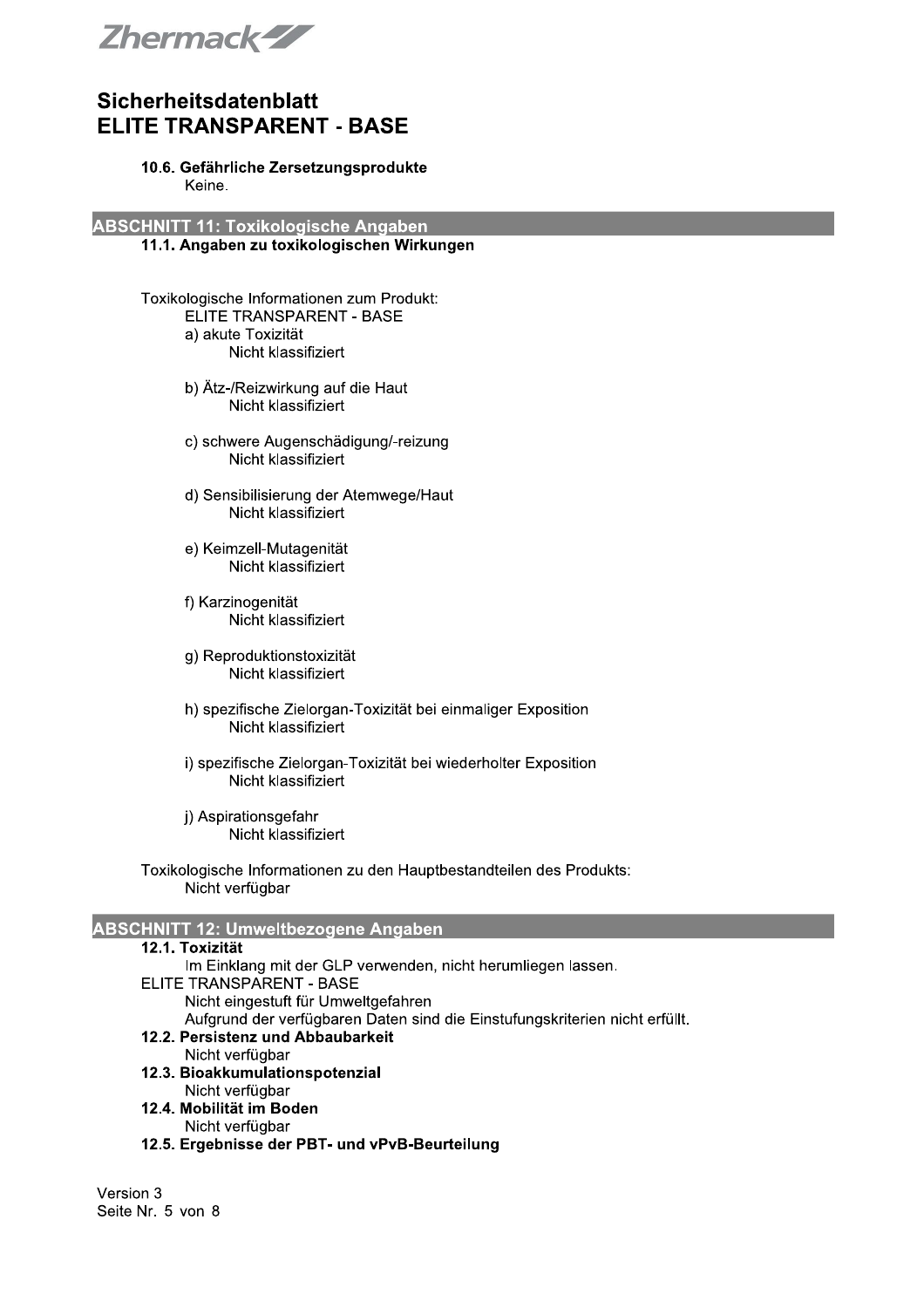

- vPvB-Stoffe: Keine PBT-Stoffe: Keine
- 12.6. Andere schädliche Wirkungen

Keine

**ABSCHNITT 13: Hinweise zur Entsorgung** 

## 13.1. Verfahren der Abfallbehandlung

Nach Möglichkeit wiederverwerten. Entsprechend den geltenden örtlichen und nationalen Bestimmungen vorgehen.

**ABSCHNITT 14: Angaben zum Transport** 

#### 14.1. UN-Nummer

Kein Gefahrgut im Sinne der Transportvorschriften.

- 14.2. Ordnungsgemäße UN-Versandbezeichnung Nicht verfügbar
- 14.3. Transportgefahrenklassen Nicht verfügbar
- 14.4. Verpackungsgruppe Nicht verfügbar
- 14.5. Umweltgefahren ADR-Umweltbelastung: Nein IMDG-Marine pollutant: **No**
- 14.6. Besondere Vorsichtsmaßnahmen für den Verwender Nicht verfügbar
- 14.7. Massengutbeförderung gemäß Anhang II des MARPOL-Übereinkommens und gemäß **IBC-Code**

Nicht anwendbar

### **ABSCHNITT 15: Rechtsvorschriften**

15.1. Vorschriften zu Sicherheit, Gesundheits- und Umweltschutz/spezifische Rechtsvorschriften für den Stoff oder das Gemisch

RL 98/24/EG (Schutz von Gesundheit und Sicherheit der Arbeitnehmer vor der Gefährdung durch chemische Arbeitsstoffe bei der Arbeit) RL 2000/39/EG (Arbeitsplatz-Richtgrenzwerte) Verordnung (EG) Nr. 1907/2006 (REACH) Verordnung (EG) Nr. 1272/2008 (CLP) Verordnung (EG) Nr. 790/2009 (1. ATP CLP) und (EU) Nr. 758/2013 Verordnung (EU) 2015/830 Verordnung (EU) Nr. 286/2011 (2. ATP CLP) Verordnung (EU) Nr. 618/2012 (3. ATP CLP) Verordnung (EU) Nr. 487/2013 (4. ATP CLP) Verordnung (EU) Nr. 944/2013 (5. ATP CLP) Verordnung (EU) Nr. 605/2014 (6. ATP CLP) Verordnung (EU) Nr. 2015/1221 (7. ATP CLP) Verordnung (EU) Nr. 2016/918 (8. ATP CLP) Verordnung (EU) Nr. 2016/1179 (9. ATP CLP) Verordnung (EU) Nr. 2017/776 (10. ATP CLP) Verordnung (EU) Nr. 2018/669 (11. ATP CLP) Verordnung (EU) Nr. 2018/1480 (13. ATP CLP) Verordnung (EU) Nr. 2019/521 (12. ATP CLP) Beschränkungen zum Produkt oder zu den Inhaltsstoffen gemäß Anhang XVII der Verordnung (EG) 1907/2006 (REACH) und nachfolgenden Änderungen: Beschränkungen zum Produkt: Keine Beschränkung.

Beschränkungen zu den Inhaltsstoffen gemäß:

Version 3 Seite Nr. 6 von 8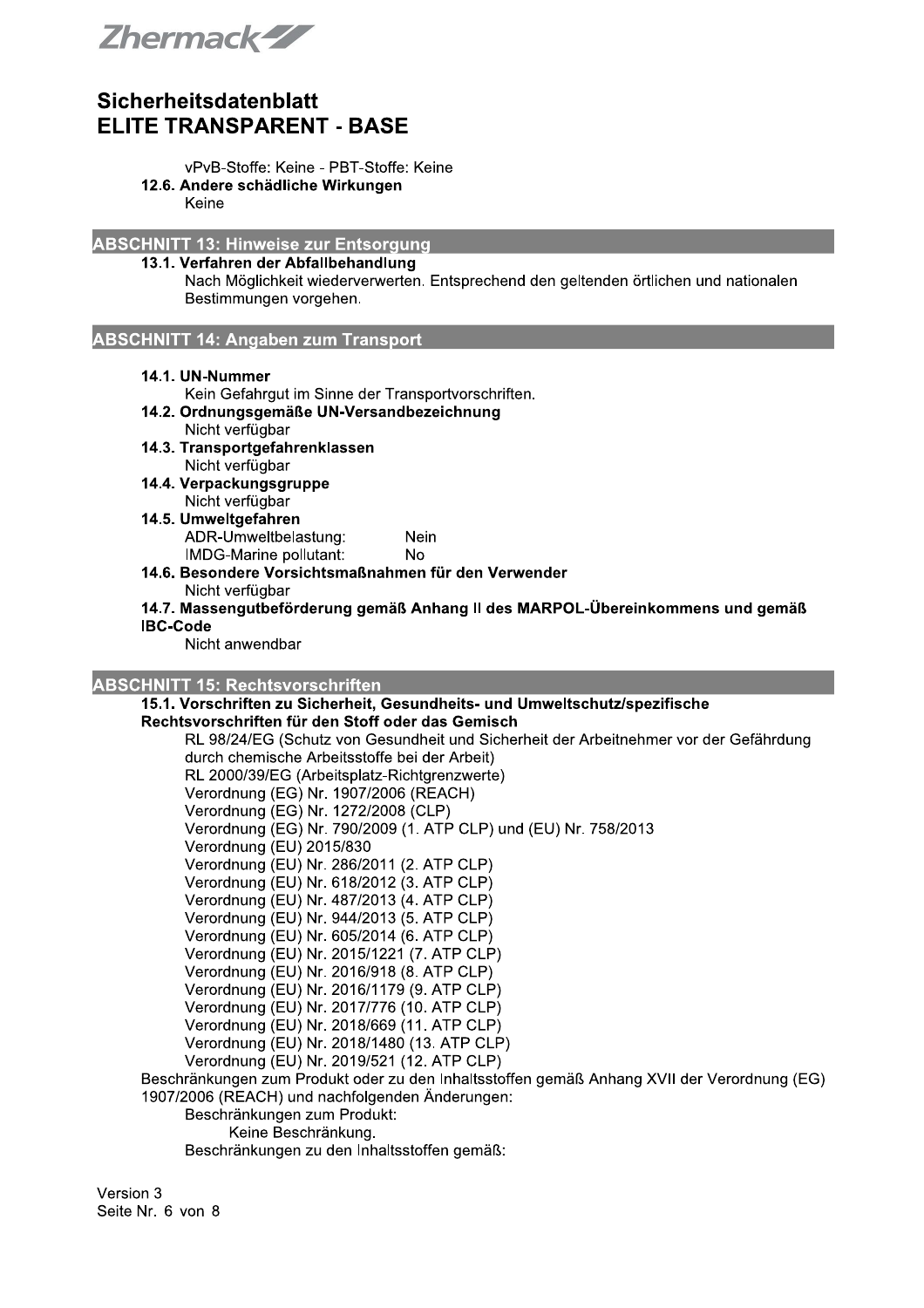Zhermack-ZZ

#### Keine Beschränkung.

Anordnungen zu der Richtlinie EU 2012/18 (Seveso III): Seveso III Kategorie gemäß dem Anhang 1, Teil 1 Keine

Lagerklasse gemäß TRGS 510: LGK 10: Brennbare Flüssigkeiten

WGK Klasse (WassergefĤhrdungsklasse - Verwaltungsvorschrift wassergefährdende Stoffe) WGK1 - Shwach wassergefĤhrdend Lagerklasse gemäß TRGS 510: LGK 10: Brennbare Flüssigkeiten

Ausfuhrnotifikationspflichtige Stoffe (EG)-Verordnung 649/2012: Keine.

California Proposition 65 Substance(s) listed under California Proposition 65: Keine.

#### 15.2. Stoffsicherheitsbeurteilung

Keine Stoffsicherheitsbeurteilung wurde durchgeführt für das Gemisch Stoffe, für die eine Stoffsicherheitsbeurteilung durchgeführt worden ist: Keine

## **ABSCHNITT 16: Sonstige Angaben**

Diese Unterlagen wurden von einem Fachmann mit entsprechender Ausbildung abgefasst. Hauptsächliche Literatur:

ECHA - European Chemical Agency

GESTIS - Information system on hazardous substances of the German Social Accident Insurance

IARC - International Agency for Research on Cancer

IPCS INCHEM - International Programme on Chemical Safety

ISS - Istituto Superiore di Sanità

PubChem - open chemistry database at the National Institutes of Health (NIH)

Die vorstehenden Angaben stützen sich auf den heutigen Stand unserer Kenntnisse. Sie gelten nur für das angegebene Produkt und stellen keine Zusicherung von Eigenschaften dar. Es obliegt dem Anwender die Zuständigkeit und die Vollständigkeit dieser Angaben für seine spezifische Anwendung zu kontrollieren.

Dieses Datenblatt ersetzt alle früheren Ausgaben.

| ADR:        | Europäisches Übereinkommen über die internationale Beförderung       |
|-------------|----------------------------------------------------------------------|
|             | gefährlicher Güter auf der Straße                                    |
| ATE:        | Schätzung Akuter Toxizität                                           |
| ATEGemisch: | Schätzwert der akuten Toxizität (Gemische)                           |
| CAS:        | Chemical Abstracts Service (Abteilung der American Chemical Society) |
| CLP:        | Einstufung, Verpackung und Kennzeichnung                             |
| DNEL:       | Abgeleitetes Null-Effekt-Niveau (DNEL)                               |
| EINECS:     | Europäisches Verzeichnis der auf dem Markt vorhandenen chemischen    |
|             | Stoffe                                                               |

Version 3 Seite Nr. 7 von 8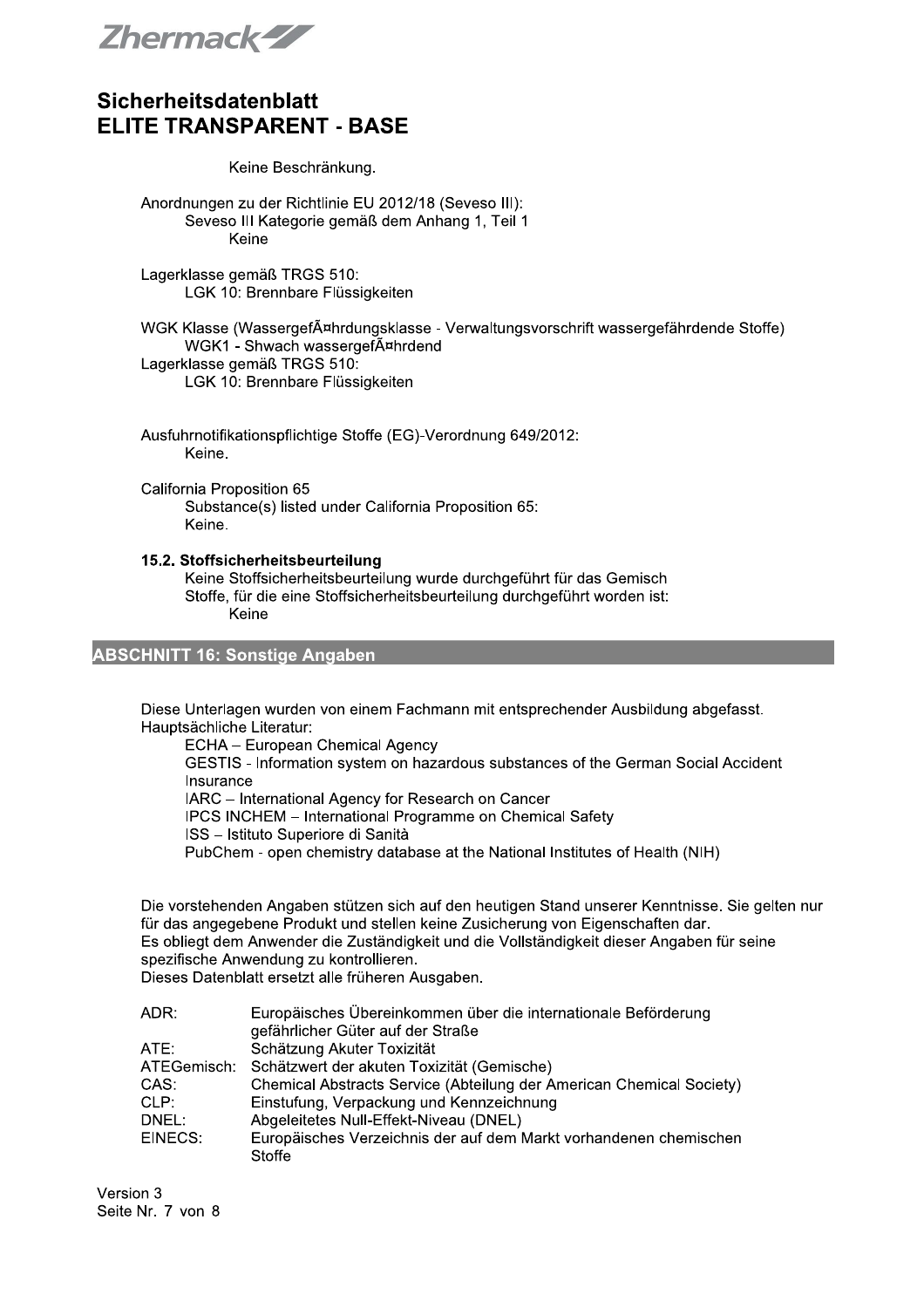**Zhermack-ZZ** 

| GefStoffVO: | Gefahrstoffverordnung                                                                                         |
|-------------|---------------------------------------------------------------------------------------------------------------|
| GHS:        | Global harmonisiertes System zur Einstufung und Kennzeichnung von<br>Chemikalien                              |
| IATA:       | Internationale Flug-Transport-Vereinigung (IATA)                                                              |
| IATA-DGR:   | Vorschriften über die Beförderung gefährlicher Güter der Internationalen<br>Flug-Transport-Vereinigung (IATA) |
| ICAO:       | Internationale Zivilluftfahrtorganisation (ICAO)                                                              |
| ICAO-TI:    | Technische Anleitungen der Internationalen Zivilluftfahrtorganisation<br>(ICAO)                               |
| IMDG:       | Gefahrgutkennzeichnung für gefährliche Güter im Seeschiffsverkehr<br>(IMDG-Code)                              |
| INCI:       | Internationale Nomenklatur für kosmetische Inhaltsstoffe (INCI)                                               |
| KSt:        | Explosions-Koeffizient                                                                                        |
| LC50:       | Letale Konzentration für 50 Prozent der Testpopulation                                                        |
| LD50:       | Letale Dosis für 50 Prozent der Testpopulation                                                                |
| PNEC:       | Abgeschätzte Nicht-Effekt-Konzentration (PNEC-Wert)                                                           |
| RID:        | Regelung zur internationalen Beförderung gefährlicher Güter im<br>Schienenverkehr                             |
| STEL:       | Grenzwert für Kurzzeitexposition                                                                              |
| STOT:       | Zielorgan-Toxizität                                                                                           |
| TLV:        | Arbeitsplatzgrenzwert                                                                                         |
| TWA:        | Zeit gemittelte                                                                                               |
| WGK:        | Wassergefährdungsklasse                                                                                       |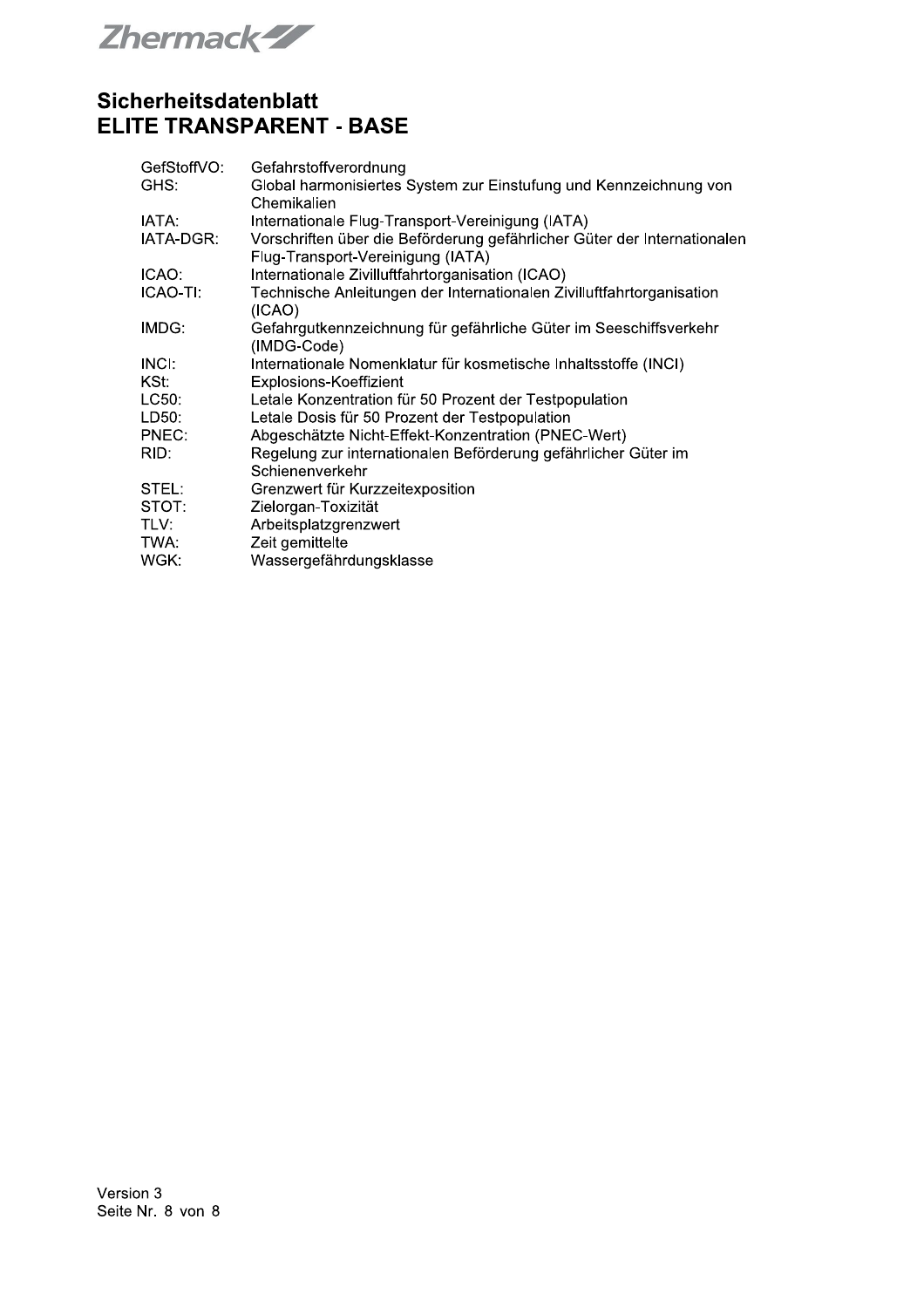

# **Version 3** Vom 10/12/2020

| ABSCHNITT 1: Bezeichnung des Stoffs beziehungsweise des Gemischs und des<br><b>Unternehmens</b> |
|-------------------------------------------------------------------------------------------------|
| 1.1. Produktidentifikator                                                                       |
| Kennzeichnung der Mischung:                                                                     |
| ELITE TRANSPARENT - CATALYST<br>Bezeichnung:                                                    |
| Kode:<br>C401600                                                                                |
| 1.2. Relevante identifizierte Verwendungen des Stoffs oder Gemischs und Verwendungen,           |
| von denen abgeraten wird                                                                        |
| Nur für professionellen Gebrauch. A-Silikon für zahntechnikerlabors.                            |
| 1.3. Einzelheiten zum Lieferanten, der das Sicherheitsdatenblatt bereitstellt                   |
| Firmenname                                                                                      |
| Zhermack S.p.a                                                                                  |
| Via Bovazecchino 100                                                                            |
| 45021 Badia Polesine (RO)                                                                       |
| Italy                                                                                           |
| tel. +39 0425-597611                                                                            |
| fax +39 0425-597689                                                                             |
| Sachkundigen Person verantwortlich vom Sicherheitsdatenblatt:                                   |
| msds@zhermack.com                                                                               |
| 1.4. Notrufnummer                                                                               |
| +39 0425 597611 (office hours)                                                                  |
|                                                                                                 |
| <b>ABSCHNITT 2: Mögliche Gefahren</b>                                                           |
| 2.1. Einstufung des Stoffs oder Gemischs                                                        |
| Kriterien der EG Verordnung 1272/2008 (CLP):                                                    |
| Das Produkt wird gemäß CLP-Verordnung 1272/2008/EG nicht als gefährlich erachtet.               |
| Für die menschlichen Gesundheit und die Umwelt gefährliche physisch-chemische Auswirkungen:     |
| Keine weiteren Risiken                                                                          |
| 2.2. Kennzeichnungselemente                                                                     |
| Das Produkt wird gemäß CLP-Verordnung 1272/2008/EG nicht als gefährlich erachtet.               |
| Gefahrenpiktogramme:                                                                            |
| Keine                                                                                           |
| Gefahrenhinweise:                                                                               |
| Keine                                                                                           |
| Sicherheitshinweise:                                                                            |
| Keine                                                                                           |
| Spezielle Vorschriften:                                                                         |
| Keine                                                                                           |
| Besondere Regelungen gemäß Anhang XVII der REACH-Verordnung nachfolgenden Änderungen:           |
| Keine                                                                                           |
|                                                                                                 |
| 2.3. Sonstige Gefahren                                                                          |
| vPvB-Stoffe: Keine - PBT-Stoffe: Keine                                                          |
|                                                                                                 |
| Weitere Risiken:                                                                                |
| Keine weiteren Risiken                                                                          |
|                                                                                                 |
| <b>ABSCHNITT 3: Zusammensetzung/Angaben zu Bestandteilen</b>                                    |

## 3.1. Stoffe

Nicht anwendbar

Version 3 Seite Nr. 1 von 8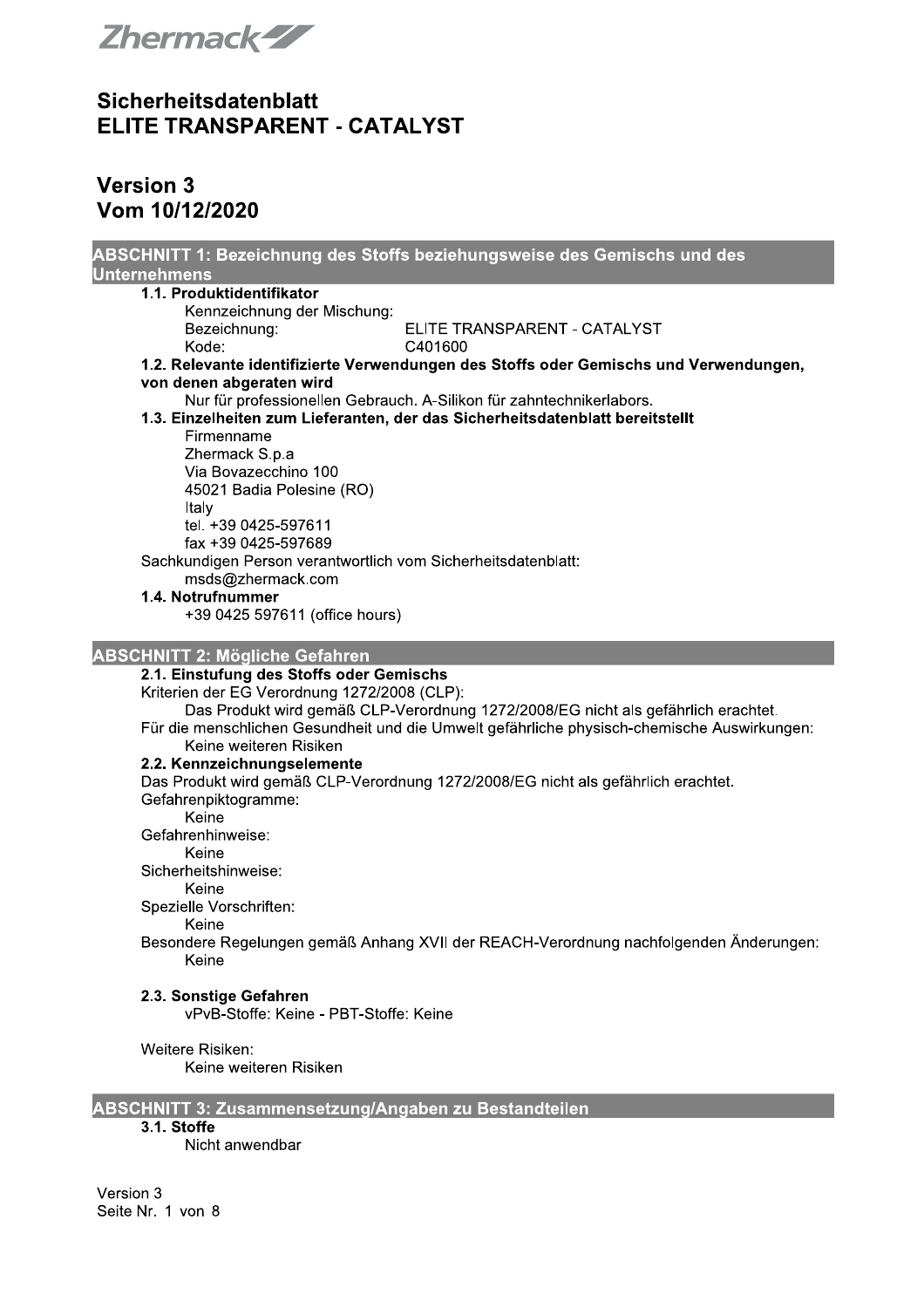Zhermack-ZZ

### 3.2. Gemische

Gefährliche Bestandteile gemäß der CLP-Verordnung und dazugehörige Einstufung: Keine.

#### **ABSCHNITT 4: Erste-Hilfe-Maßnahmen**

### 4.1. Beschreibung der Erste-Hilfe-Maßnahmen

Nach Hautkontakt:

Mit reichlich Wasser und Seife abwaschen.

- Nach Augenkontakt:
- Bei Berührung mit den Augen sofort gründlich mit Wasser abspülen und Arzt konsultieren. Nach Verschlucken:
- Auf keinen Fall Erbrechen herbeiführen. SOFORT ARZT ZUZIEHEN.
- Nach Einatmen:
	- Den Verletzten ins Freie bringen, ihn ausruhen lassen und warm halten.
- 4.2. Wichtigste akute und verzögert auftretende Symptome und Wirkungen Keine
- 4.3. Hinweise auf ärztliche Soforthilfe oder Spezialbehandlung Behandlung:
	- Keine

#### **ABSCHNITT 5: Maßnahmen zur Brandbekämpfung**

#### 5.1. Löschmittel

Geeignete Löschmittel:

Wasser

Kohlendioxid (CO2).

Löschmittel, die aus Sicherheitsgründen nicht verwendet werden dürfen: Keine besonderen Einschränkungen.

5.2. Besondere vom Stoff oder Gemisch ausgehende Gefahren Die Explosions- bzw. Verbrennungsgase nicht einatmen. Durch die Verbrennung entsteht ein dichter Rauch.

5.3. Hinweise für die Brandbekämpfung

Geeignete Atemgeräte verwenden.

Das kontaminierte Löschwasser getrennt auffangen. Nicht in der Abwasserleitung entsorgen. Wenn im Rahmen der Sicherheit möglich, die unbeschädigten Behälter aus der unmittelbaren Gefahrenzone entfernen.

## ABSCHNITT 6: Maßnahmen bei unbeabsichtigter Freisetzung

#### 6.1. Personenbezogene Vorsichtsmaßnahmen, Schutzausrüstungen und in Notfällen anzuwendende Verfahren

Nicht für Notfälle geschultes Personal:

Die persönliche Schutzausrüstung tragen.

Die Personen an einen sicheren Ort bringen.

Die in Punkt 7 und 8 aufgeführten Schutzmaßnahmen beachten.

Einsatzkräfte:

Die persönliche Schutzausrüstung tragen.

## 6.2. Umweltschutzmaßnahmen

Das Eindringen in den Boden/Unterboden verhindern. Das Abfließen in das Grundwasser oder in die Kanalisation verhindern.

Das kontaminierte Waschwasser auffangen und entsorgen.

Bei Austritt von Gas oder bei Eintritt in Wasserläufe, den Boden oder die Kanalisation die zuständigen Behörden informieren.

Geeignetes material zum Auffangen: absorbierende oder organische Materialien, Sand

#### 6.3. Methoden und Material für Rückhaltung und Reinigung

Version 3 Seite Nr. 2 von 8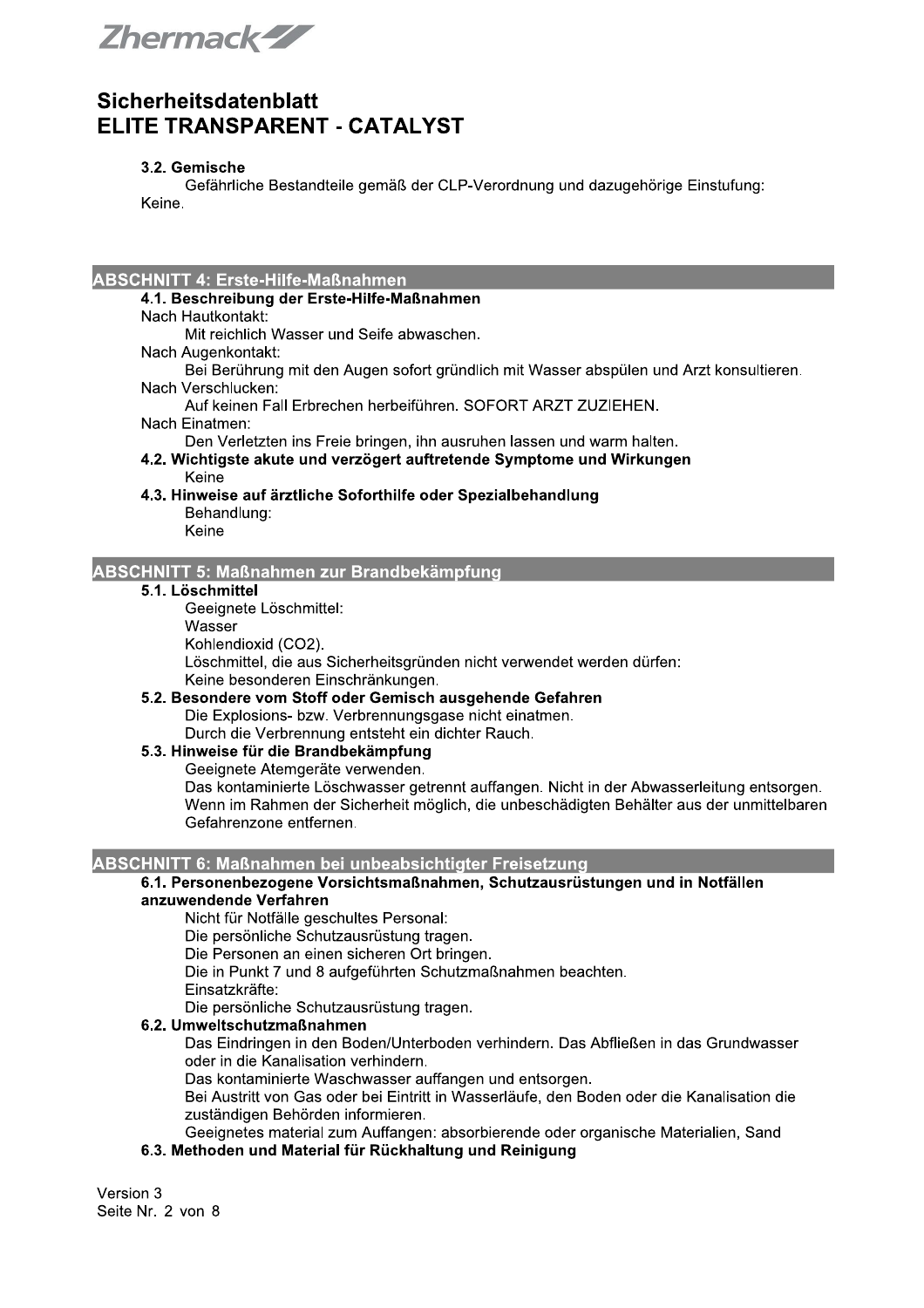Zhermack-ZZ

#### Mit reichlich Wasser waschen. 6.4. Verweis auf andere Abschnitte Siehe auch die Abschnitte 8 und 13

**ABSCHNITT 7: Handhabung und Lagerung** 

## 7.1. Schutzmaßnahmen zur sicheren Handhabung

Haut- und Augenkontakt sowie das Einatmen von Dämpfen vermeiden. Für die empfohlenen Schutzausrüstungen wird auf Abschnitt 8 verwiesen. Hinweise zur allgemeinen Hygiene am Arbeitsplatz: Während der Arbeit nicht essen oder trinken.

## 7.2. Bedingungen zur sicheren Lagerung unter Berücksichtigung von Unverträglichkeiten Lebensmittel, Getränke und Tiernahrung fern halten.

Unverträgliche Werkstoffe: Siehe Abschnitt 10.5.

Angaben zu den Lagerräumen:

Ausreichende Belüftung der Räume.

## 7.3. Spezifische Endanwendungen

Siehe Abschnitt 1.2.

#### ABSCHNITT 8: Begrenzung und Überwachung der Exposition/Persönliche Schutzausrüstungen

## 8.1. Zu überwachende Parameter

ELITE TRANSPARENT - CATALYST

DNEL-Expositionsgrenzwerte

### Nicht verfügbar

PNEC-Expositionsgrenzwerte Nicht verfügbar

## 8.2. Begrenzung und Überwachung der Exposition

Vorsichtsmaßnahmen:

Räume, in denen das Produkt gelagert und/oder gehandhabt wird, ausreichend belüften. Augenschutz:

Der Einsatz von eindringungssicheren Brillen ist empfohlen.

#### Hautschutz:

Arbeitskleidung und Unfallschutzschuhe sind zu tragen.

#### Handschutz:

Die Hände sind mit Arbeitshandschuhen zu schützen.

Zur endgültigen Materialauswahl für die Arbeitshandschuhe müssen folgende Aspekte einbezogen werden: Verträglichkeit, Abbau, Bruchzeit und Permeabilität.

Bei Präparaten ist die Arbeitshandschuhbeständigkeit an chemischen Wirkmitteln vor deren Verwendung geprüft werden, da sie nicht vorhersehbar ist. Die Handschuhverschleißzeit wird durch Aussetzungsdauer und Einsatzmodalitäten bedingt.

#### Atemschutz:

Dort wo die Belüftung nicht ausreicht bzw. eine längere Exposition stattfindet, einen Atemschutz verwenden.

Reichen die ergriffenen, technischen Maßnahmen zur Minderung der Aussetzung des Arbeitnehmers an den berücksichtigten Schwellenwerte nicht aus, so ist Einsatz von Atemwege-Schutzvorrichtungen notwendig. Der durch die Maske gegebene Schutz ist in jedem Fall begrenzt (z. B. TLV-TWA).

## Wärmerisiken:

Keine Kontrollen der Umweltexposition:

Keine

Geeignete technische Massnahmen:

Keine

Version 3 Seite Nr. 3 von 8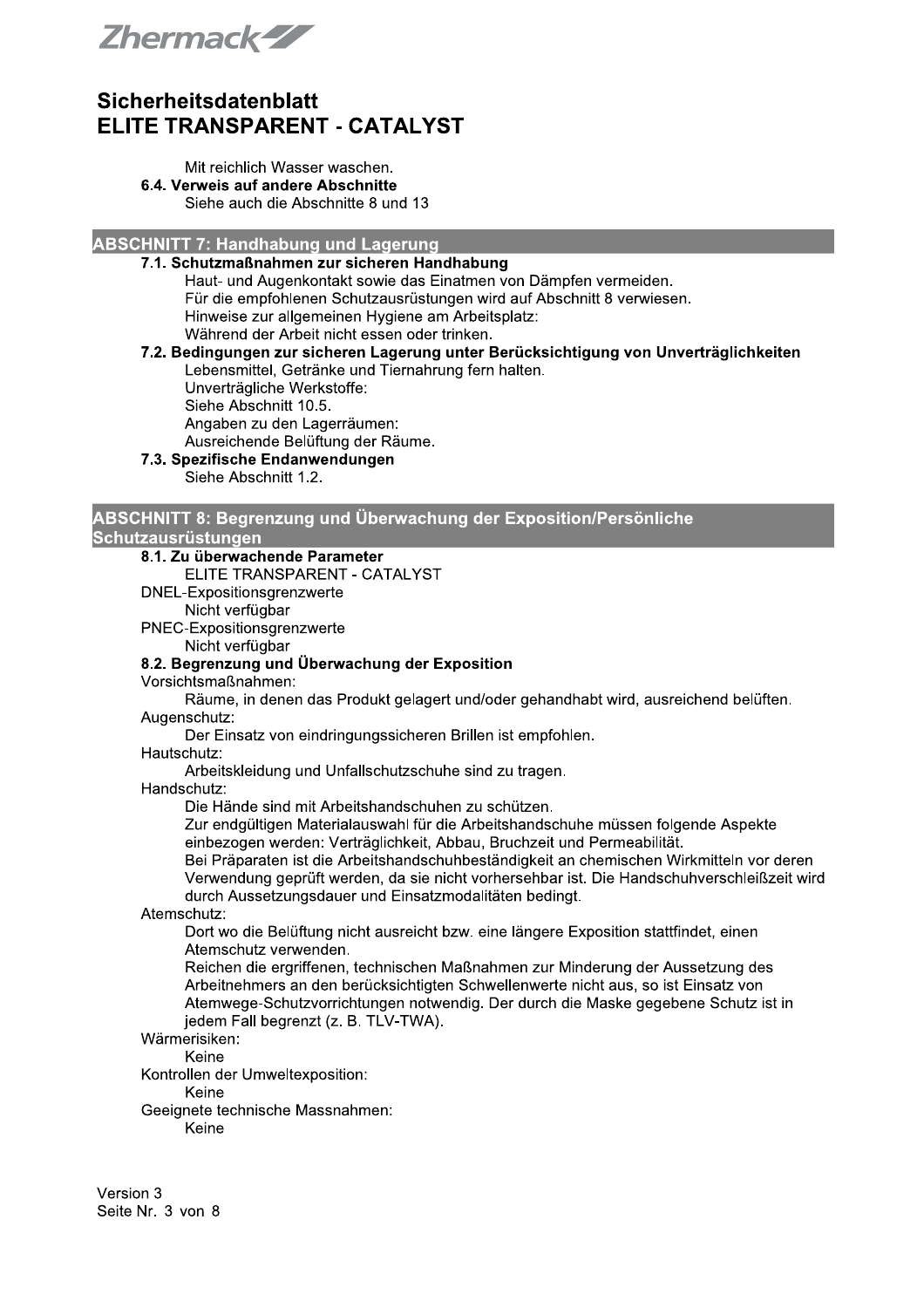

### **ABSCHNITT 9: Physikalische und chemische Eigenschaften**

### 9.1. Angaben zu den grundlegenden physikalischen und chemischen Eigenschaften

| Eigenschaft                                    | Wert                 | Methode:           | Anmerkungen |
|------------------------------------------------|----------------------|--------------------|-------------|
| Aussehen und Farbe:                            | Flüssig, transparent | --                 |             |
| Geruch:                                        | Geruchlos            | --                 | --          |
| Geruchsschwelle:                               | Nicht relevant       | --                 |             |
| pH:                                            | Nicht relevant       | --                 | $-$         |
| Schmelzpunkt/Gefrierpunkt                      | Nicht relevant       | --                 | --          |
| Unterer Siedepunkt und<br>Siedeintervall:      | Nicht relevant       | --                 | $-$         |
| Flammpunkt:                                    | >100 °C              | <b>EN ISO 3679</b> | $-$         |
| Verdampfungsgeschwindig<br>keit:               | Nicht verfügbar      |                    | --          |
| Entzündbarkeit<br>Festkörper/Gas:              | Nicht relevant       | --                 | $-$         |
| Oberer/unterer Flamm-<br>bzw. Explosionspunkt: | Nicht verfügbar      | --                 | --          |
| Dampfdruck:                                    | Nicht verfügbar      | --                 | --          |
| Dampfdichte:                                   | Nicht verfügbar      | --                 | --          |
| Dichtezahl:                                    | $1.07$ g/cm $3$      | $- -$              | --          |
| Wasserlöslichkeit:                             | Unlöslich            | --                 | --          |
| Löslichkeit in Öl:                             | Nicht verfügbar      | --                 | --          |
| Partitionskoeffizient<br>(n-Oktanol/Wasser):   | Nicht verfügbar      |                    | --          |
| Selbstentzündungstemper                        | Nicht verfügbar      | --                 | --          |
| atur:                                          |                      |                    |             |
| Zerfalltemperatur:                             | Nicht verfügbar      | $-$                | $-$         |
| Viskosität:                                    | Nicht verfügbar      | --                 | --          |
| Explosionsgrenzen:                             | Nicht verfügbar      | --                 | --          |
| Oxidierende                                    | Nicht verfügbar      | --                 | --          |
| Eigenschaften:                                 |                      |                    |             |

#### 9.2. Sonstige Angaben

| Eigenschaft            | Wert            | <b>Methode:</b> | Anmerkungen |
|------------------------|-----------------|-----------------|-------------|
| Mischbarkeit:          | Nicht verfügbar | $- -$           | $- -$       |
| Fettlöslichkeit:       | Nicht verfügbar | $- -$           | $- -$       |
| Leitfähigkeit:         | Nicht verfügbar | $- -$           | $- -$       |
| Typische Eigenschaften | Nicht verfügbar | $- -$           | $ -$        |
| der Stoffgruppen       |                 |                 |             |

## **ABSCHNITT 10: Stabilität und Reaktivität**

#### 10.1. Reaktivität

- Stabil unter Normalbedingungen
- 10.2. Chemische Stabilität
	- Stabil unter Normalbedingungen
- 10.3. Möglichkeit gefährlicher Reaktionen Keine
- 10.4. Zu vermeidende Bedingungen Unter normalen Umständen stabil.
- 10.5. Unverträgliche Materialien Keine spezifische.

Version 3 Seite Nr. 4 von 8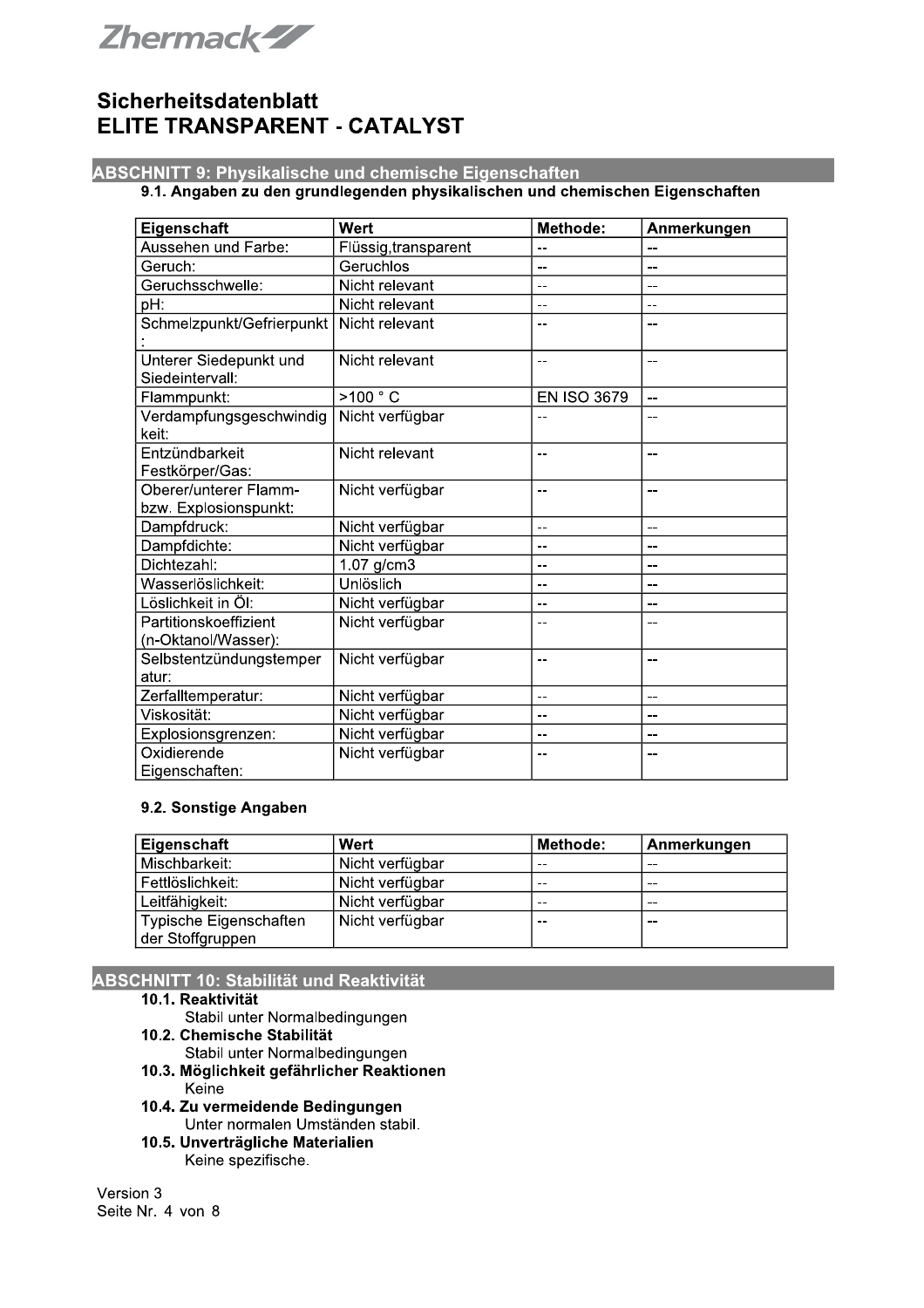

#### 10.6. Gefährliche Zersetzungsprodukte Keine.

**ABSCHNITT 11: Toxikologische Angaben** 

#### 11.1. Angaben zu toxikologischen Wirkungen

- Toxikologische Informationen zum Produkt: ELITE TRANSPARENT - CATALYST a) akute Toxizität Nicht klassifiziert
	- b) Ätz-/Reizwirkung auf die Haut Nicht klassifiziert
	- c) schwere Augenschädigung/-reizung Nicht klassifiziert
	- d) Sensibilisierung der Atemwege/Haut Nicht klassifiziert
	- e) Keimzell-Mutagenität Nicht klassifiziert
	- f) Karzinogenität Nicht klassifiziert
	- g) Reproduktionstoxizität Nicht klassifiziert
	- h) spezifische Zielorgan-Toxizität bei einmaliger Exposition Nicht klassifiziert
	- i) spezifische Zielorgan-Toxizität bei wiederholter Exposition Nicht klassifiziert
	- i) Aspirationsgefahr Nicht klassifiziert
- Toxikologische Informationen zu den Hauptbestandteilen des Produkts: Nicht verfügbar

### **ABSCHNITT 12: Umweltbezogene Angaben**

| 12.1. Toxizität                                                             |
|-----------------------------------------------------------------------------|
| Im Einklang mit der GLP verwenden, nicht herumliegen lassen.                |
| ELITE TRANSPARENT - CATALYST                                                |
| Nicht eingestuft für Umweltgefahren                                         |
| Aufgrund der verfügbaren Daten sind die Einstufungskriterien nicht erfüllt. |
| 12.2. Persistenz und Abbaubarkeit                                           |
| Nicht verfügbar                                                             |
| 12.3. Bioakkumulationspotenzial                                             |
| Nicht verfügbar                                                             |
| 12.4. Mobilität im Boden                                                    |
| Nicht verfügbar                                                             |
| 12.5. Ergebnisse der PBT- und vPvB-Beurteilung                              |

Version 3 Seite Nr. 5 von 8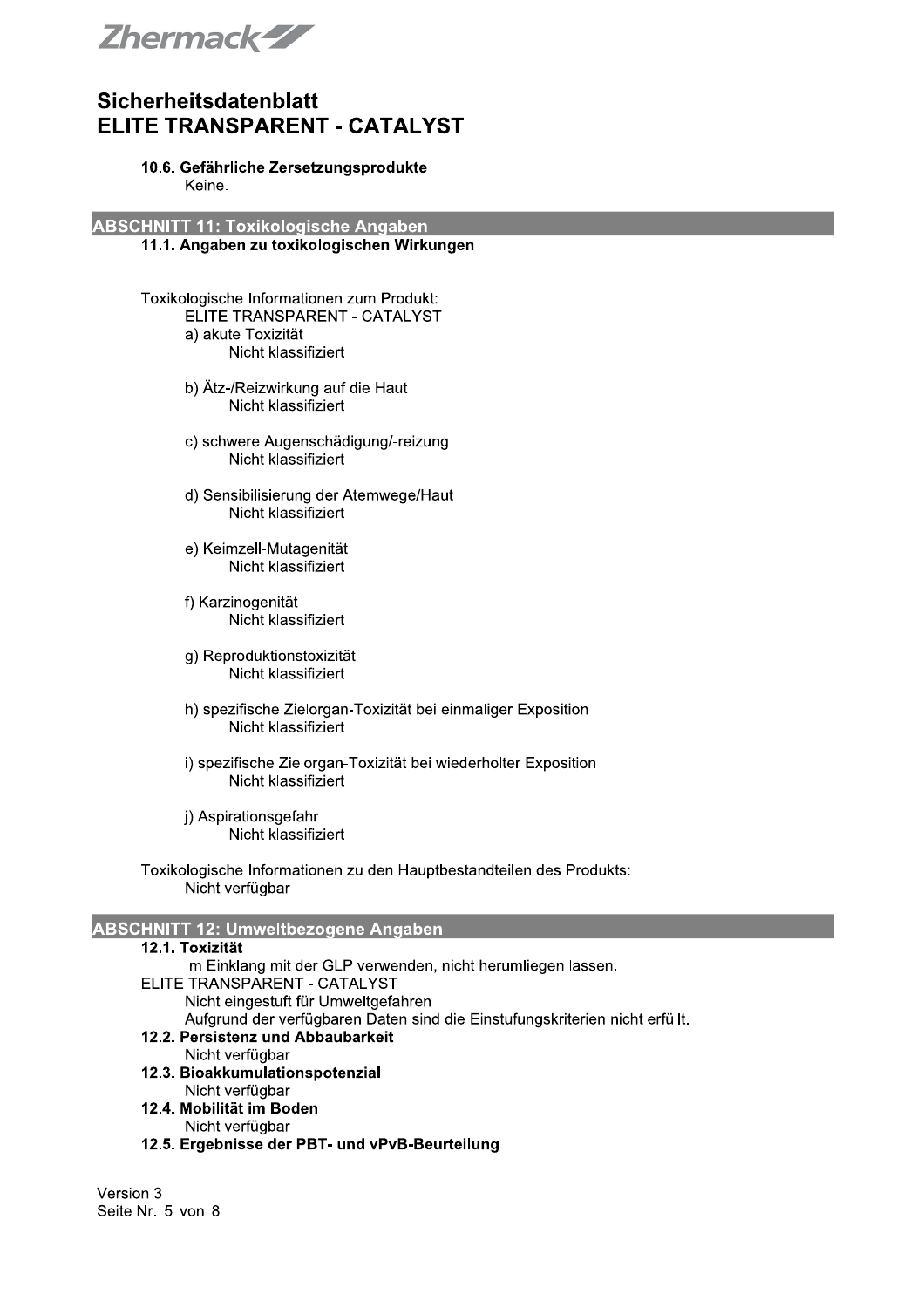

- vPvB-Stoffe: Keine PBT-Stoffe: Keine
- 12.6. Andere schädliche Wirkungen

Keine

**ABSCHNITT 13: Hinweise zur Entsorgung** 

## 13.1. Verfahren der Abfallbehandlung

Nach Möglichkeit wiederverwerten. Entsprechend den geltenden örtlichen und nationalen Bestimmungen vorgehen.

**ABSCHNITT 14: Angaben zum Transport** 

14.1. UN-Nummer

Kein Gefahrgut im Sinne der Transportvorschriften.

- 14.2. Ordnungsgemäße UN-Versandbezeichnung Nicht verfügbar
- 14.3. Transportgefahrenklassen Nicht verfügbar
- 14.4. Verpackungsgruppe Nicht verfügbar
- 14.5. Umweltgefahren ADR-Umweltbelastung: Nein IMDG-Marine pollutant: **No**
- 14.6. Besondere Vorsichtsmaßnahmen für den Verwender Nicht verfügbar
- 14.7. Massengutbeförderung gemäß Anhang II des MARPOL-Übereinkommens und gemäß **IBC-Code**

Nicht anwendbar

### **ABSCHNITT 15: Rechtsvorschriften**

15.1. Vorschriften zu Sicherheit, Gesundheits- und Umweltschutz/spezifische Rechtsvorschriften für den Stoff oder das Gemisch

RL 98/24/EG (Schutz von Gesundheit und Sicherheit der Arbeitnehmer vor der Gefährdung durch chemische Arbeitsstoffe bei der Arbeit) RL 2000/39/EG (Arbeitsplatz-Richtgrenzwerte) Verordnung (EG) Nr. 1907/2006 (REACH) Verordnung (EG) Nr. 1272/2008 (CLP) Verordnung (EG) Nr. 790/2009 (1. ATP CLP) und (EU) Nr. 758/2013 Verordnung (EU) 2015/830 Verordnung (EU) Nr. 286/2011 (2. ATP CLP) Verordnung (EU) Nr. 618/2012 (3. ATP CLP) Verordnung (EU) Nr. 487/2013 (4. ATP CLP) Verordnung (EU) Nr. 944/2013 (5. ATP CLP) Verordnung (EU) Nr. 605/2014 (6. ATP CLP) Verordnung (EU) Nr. 2015/1221 (7. ATP CLP) Verordnung (EU) Nr. 2016/918 (8. ATP CLP) Verordnung (EU) Nr. 2016/1179 (9. ATP CLP) Verordnung (EU) Nr. 2017/776 (10. ATP CLP) Verordnung (EU) Nr. 2018/669 (11. ATP CLP) Verordnung (EU) Nr. 2018/1480 (13. ATP CLP) Verordnung (EU) Nr. 2019/521 (12. ATP CLP) Beschränkungen zum Produkt oder zu den Inhaltsstoffen gemäß Anhang XVII der Verordnung (EG) 1907/2006 (REACH) und nachfolgenden Änderungen: Beschränkungen zum Produkt: Keine Beschränkung.

Beschränkungen zu den Inhaltsstoffen gemäß:

Version 3 Seite Nr. 6 von 8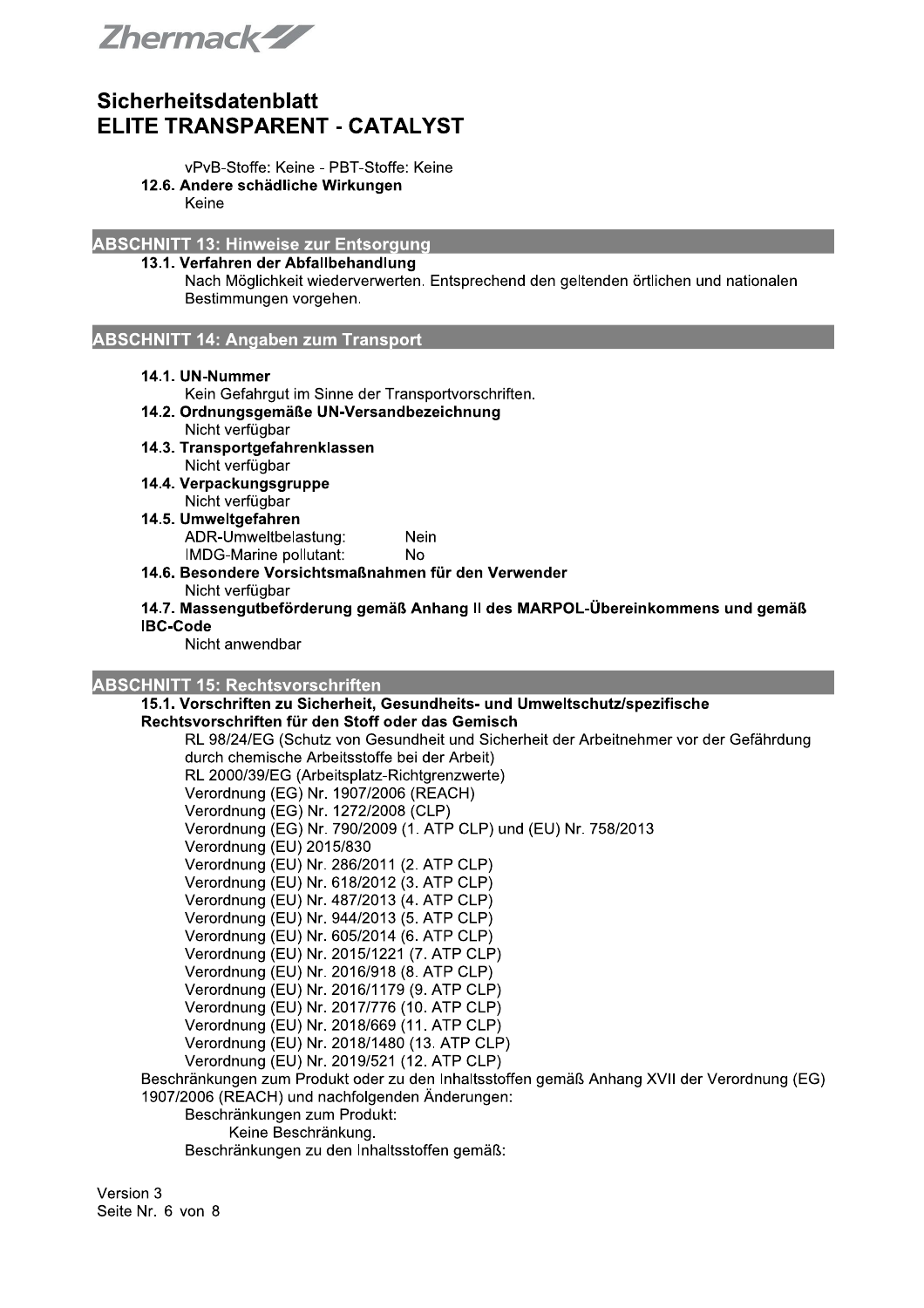Zhermack-ZZ

#### Keine Beschränkung.

Anordnungen zu der Richtlinie EU 2012/18 (Seveso III): Seveso III Kategorie gemäß dem Anhang 1, Teil 1 Keine

Lagerklasse gemäß TRGS 510: LGK 10: Brennbare Flüssigkeiten

WGK Klasse (WassergefĤhrdungsklasse - Verwaltungsvorschrift wassergefährdende Stoffe) WGK1 - Shwach wassergefĤhrdend Lagerklasse gemäß TRGS 510: LGK 10: Brennbare Flüssigkeiten

Ausfuhrnotifikationspflichtige Stoffe (EG)-Verordnung 649/2012: Keine.

California Proposition 65 Substance(s) listed under California Proposition 65: Keine.

#### 15.2. Stoffsicherheitsbeurteilung

Keine Stoffsicherheitsbeurteilung wurde durchgeführt für das Gemisch Stoffe, für die eine Stoffsicherheitsbeurteilung durchgeführt worden ist: Keine

## **ABSCHNITT 16: Sonstige Angaben**

Diese Unterlagen wurden von einem Fachmann mit entsprechender Ausbildung abgefasst. Hauptsächliche Literatur:

ECHA - European Chemical Agency

GESTIS - Information system on hazardous substances of the German Social Accident Insurance

IARC - International Agency for Research on Cancer

IPCS INCHEM - International Programme on Chemical Safety

ISS - Istituto Superiore di Sanità

PubChem - open chemistry database at the National Institutes of Health (NIH)

Die vorstehenden Angaben stützen sich auf den heutigen Stand unserer Kenntnisse. Sie gelten nur für das angegebene Produkt und stellen keine Zusicherung von Eigenschaften dar. Es obliegt dem Anwender die Zuständigkeit und die Vollständigkeit dieser Angaben für seine spezifische Anwendung zu kontrollieren.

Dieses Datenblatt ersetzt alle früheren Ausgaben.

| ADR:        | Europäisches Übereinkommen über die internationale Beförderung       |
|-------------|----------------------------------------------------------------------|
|             | gefährlicher Güter auf der Straße                                    |
| ATE:        | Schätzung Akuter Toxizität                                           |
| ATEGemisch: | Schätzwert der akuten Toxizität (Gemische)                           |
| CAS:        | Chemical Abstracts Service (Abteilung der American Chemical Society) |
| CLP:        | Einstufung, Verpackung und Kennzeichnung                             |
| DNEL:       | Abgeleitetes Null-Effekt-Niveau (DNEL)                               |
| EINECS:     | Europäisches Verzeichnis der auf dem Markt vorhandenen chemischen    |
|             | <b>Stoffe</b>                                                        |

Version 3 Seite Nr. 7 von 8